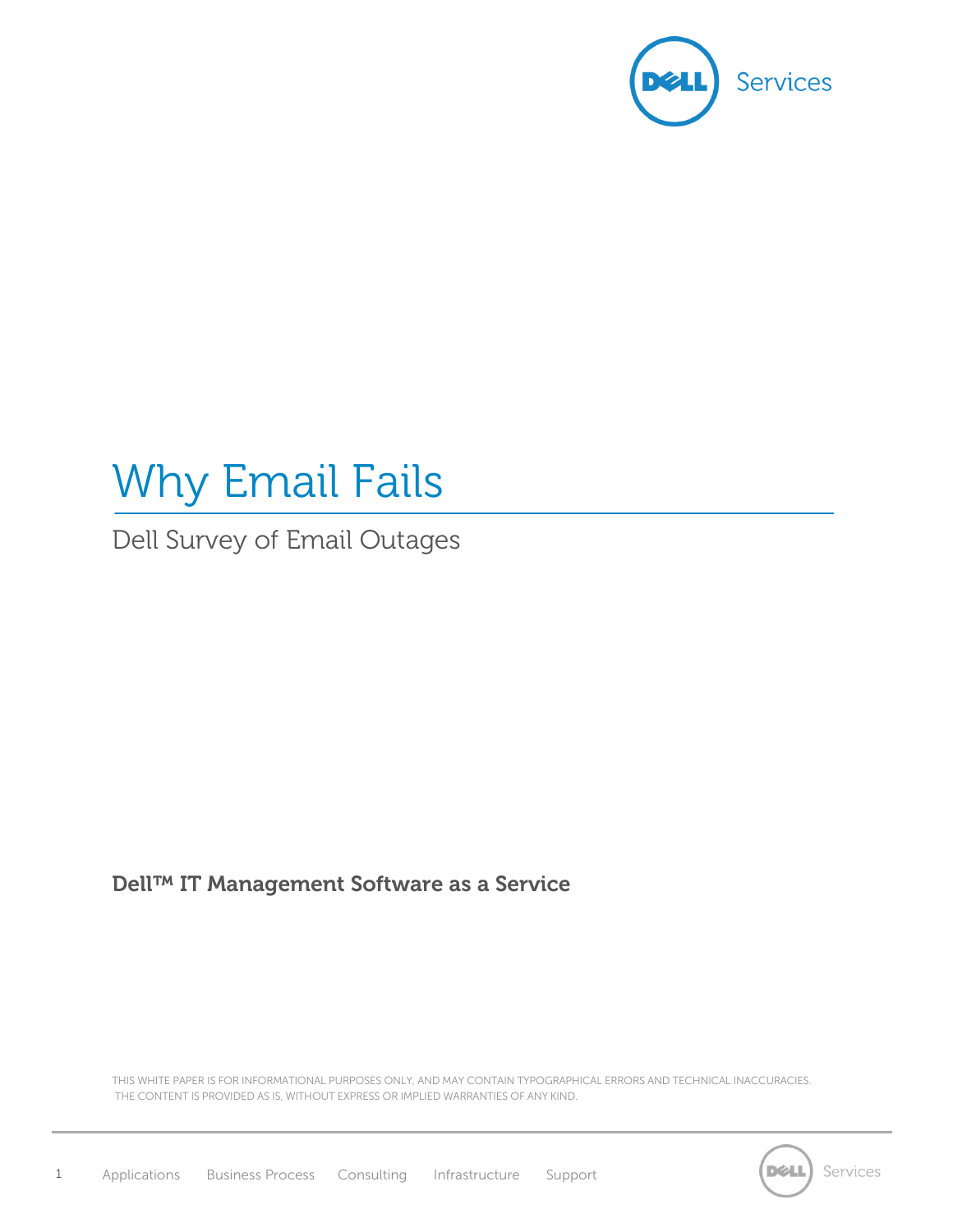

# **Executive summary**

Email has become the most pervasive form of business communication, impacting every aspect of every organization: communications between management, employees, prospects, customers, vendors, suppliers, partners, investors, and analysts. According to Osterman Research, email traffic between 2008 and 2012 is projected to grow by  $68\%$ .<sup>1</sup>

Despite large enterprise investments in replication, mirroring, and tape backup systems, email systems continue to fail. While it is widely known that natural and man-made disasters can lead to email outages, new data shows that email systems are more frequently brought down by technological failures and human error.

Dell, a provider of email continuity, archiving and crisis communication services, conducted this research to understand the frequency and causes of email outages in North American corporations using Microsoft® Exchange Server. This research shows that enterprise email systems are prone to a variety of potential breakdowns including configuration errors, loss of network access, database corruption, SAN (Storage Area Network) failures, and viruses. Data from the survey shows that in any given 12-month time period, there is a 72% likelihood of an unplanned email outage and a 24% likelihood of a planned email outage for any given company.

This research report analyzes the leading causes of failure with enterprise email systems and provides preventative guidance to lower the probability of unplanned email outages.

# **Dell survey results: email failures by cause**

Dell provides hundreds of companies serving over a million email users with a highly scalable standby messaging system that can be activated in minutes at the customer's request, helping enable uninterrupted email services in the event that an organization's primary messaging system becomes unavailable or incapacitated.

## **Email Outage Frequency & Duration**

Survey results show that in any given 12-month time period, there is a 72% likelihood of an unplanned email outage and a 24% likelihood of a planned email outage in any given company. Though the majority of these companies had stated Recovery Time Objectives (RTOs) of two hours or less, the length of email outages in the companies surveyed ranged from a minimum of 1 minute to a maximum of just under 2,000 hours with the average email outage being 62.2 hours long. The largest concentration of outages was between 4 and 24 hours in duration (40%). Approximately 16% of the outages lasted longer than 24 hours, a length of time that can lead to significant business disruption and damage.

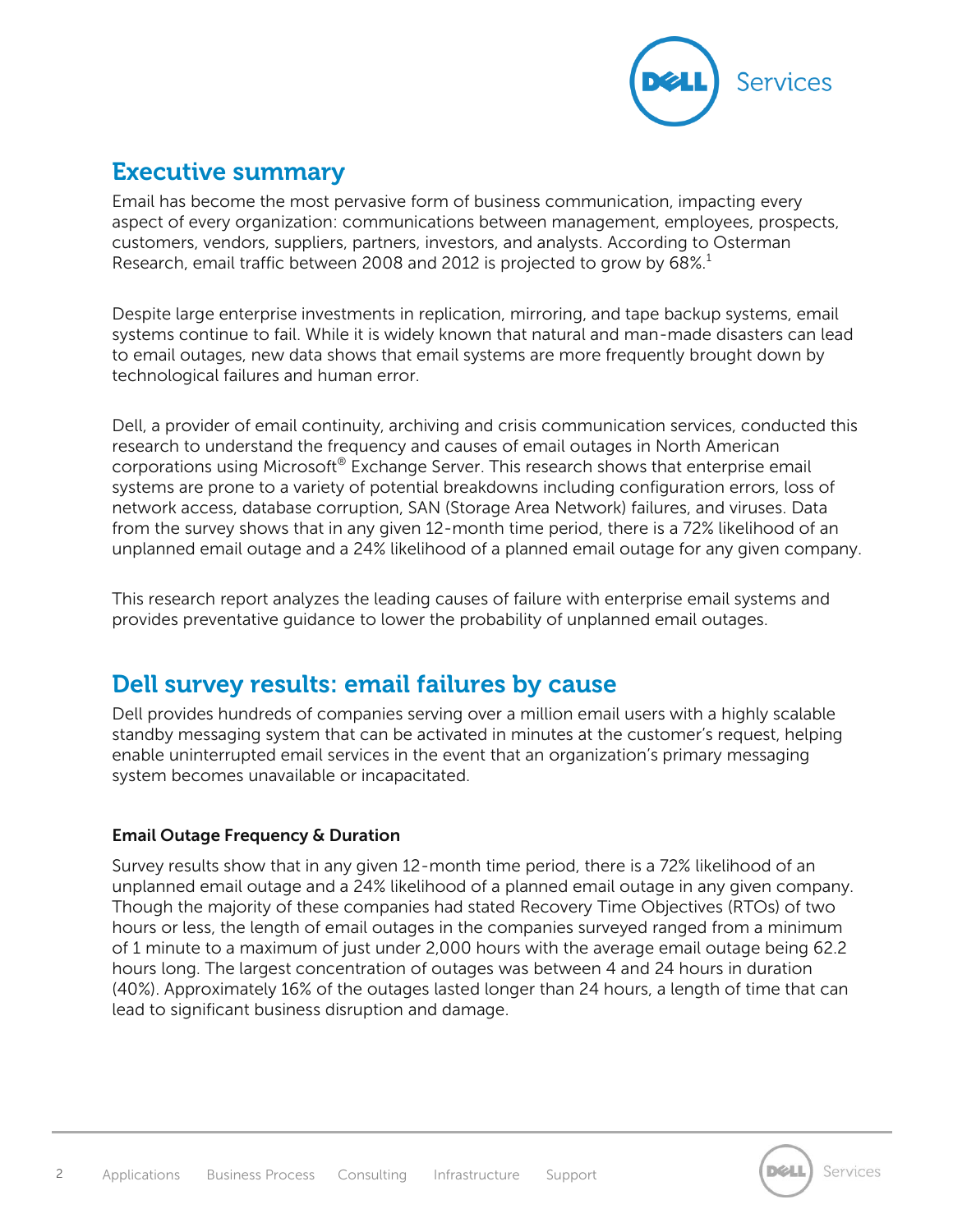

#### **Figure 1. US Disasters by Type**



## **Email Outage Frequency & Duration**

A majority of email outages are caused by unplanned events. Though natural disasters such as floods, tornadoes, and hurricanes often make the news, they typically account for only a fraction of the total events leading to email system failure. Technological errors are responsible for the majority of email system failures. Email software systems are complex ecosystems with many interwoven parts: server software, directories, authentication systems, etc.

The research results found that a large majority of email outages were caused by such unplanned technological failures. Of those failures, 41% of unplanned outages can be attributed to datacenter and infrastructure failures, such as power outages, HVAC issues, and water main breaks. These outages averaged 77.3 hours in duration. Exchange Server and Active Directory® issues accounted for 23% of the unplanned outages, averaging 15.5 hours in duration. Hardware failures accounted for 18% of all unplanned outages averaging 70.7 hours in duration. Internet and connectivity issues attributed to 11% of the unplanned outages, while storage and database issues accounted for 7% of unplanned outages.



Services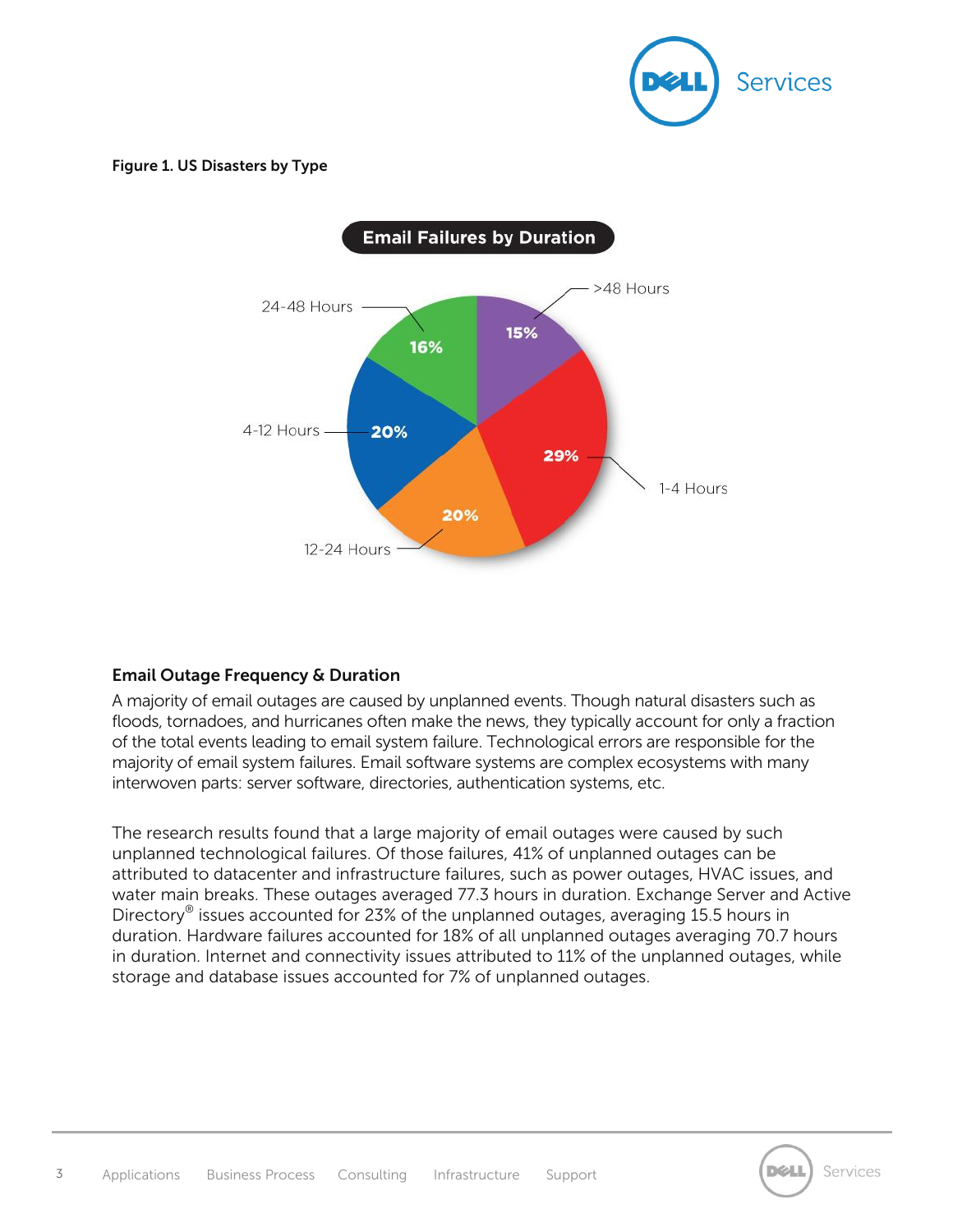

#### **Figure 2. Email Failure by Cause**



#### **Datacenter and Infrastructure Failure**

Datacenter and infrastructure failure, a broad category, includes a variety of causations for email downtime. The most common type of infrastructure failure was power outages. Even with organizations that employ backup generators, the power blip was enough to cause the Exchange server to go down, thus interrupting email. Typically, however, the power outages, and other infrastructure failures such as water main breaks, caused extensive email downtime – on average over 75 hours which is an amount of time most organizations would find intolerable to be without email.

#### **Exchange and Active Directory Failures**

The risk of downtime associated with Microsoft Active Directory (AD) corruption was found readily apparent in our research accounting for roughly 23% of all email outages. Several customers experienced significant system-wide downtime as the result of Active Directory-related corruption. In each instance, Exchange-specific attributes or data was corrupted in a manner that disrupted communications. In several of these cases, identification, repair, and recovery resulted in outages exceeding 48 hours. Software-related email failure represented 14% of customer outages and was most commonly the result of configuration errors or software corruption. Other common causes included a mixture of technological failure and human error: faulty software patches, failed upgrade efforts, and failure from out of date drives.

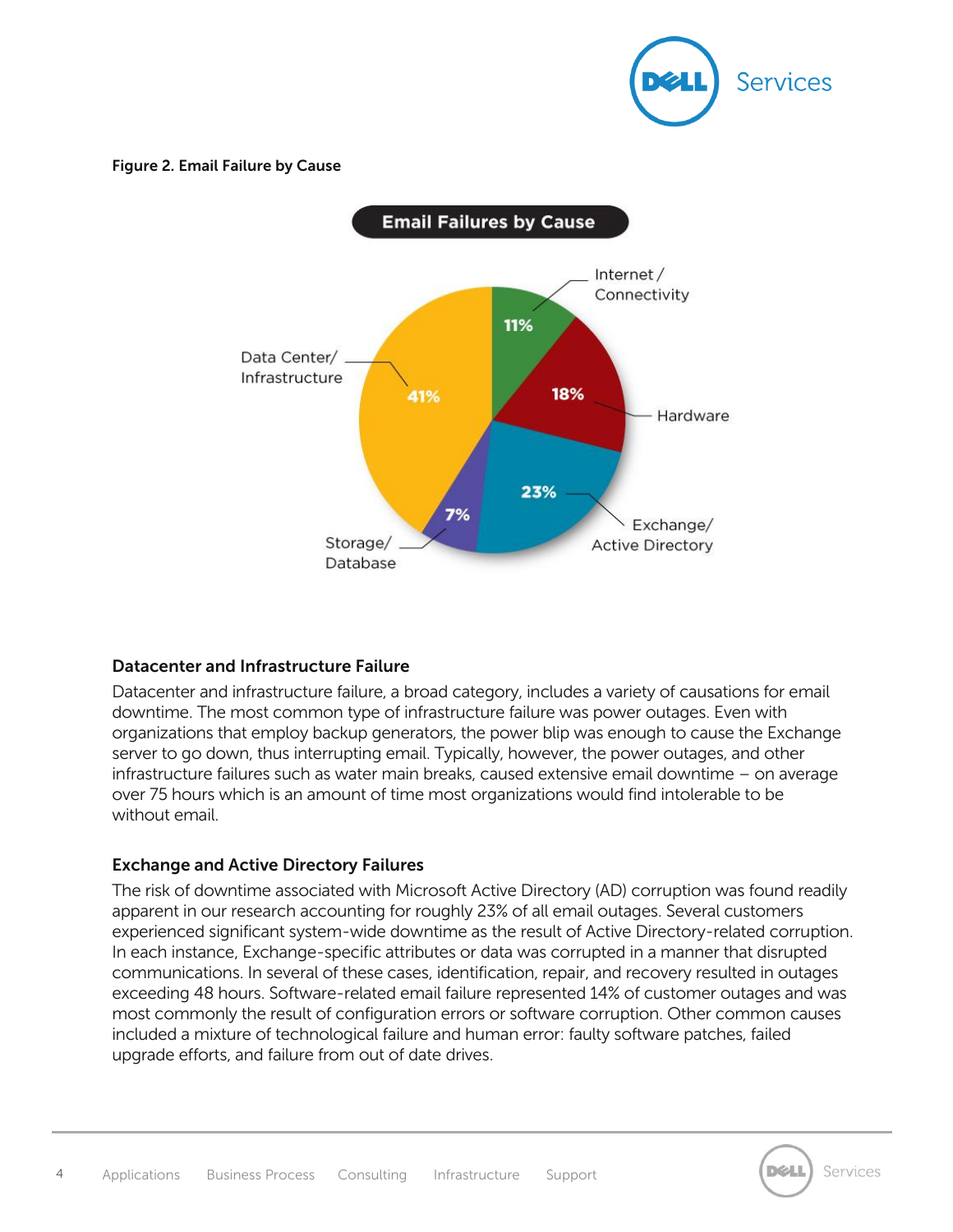

#### **Hardware Failure**

A wide array of hardware and server related failures contributed to outages of customers. From catastrophic drive failure, to bad RAM (Random Access Memory), over a quarter of customer-related outages could be traced to hardware failure. In many of these scenarios, customers had already taken steps to mitigate hardware related issues by building highly redundant servers, including dual backplanes, and redundant RAID (Redundant Array of Independent Discs) controllers.

#### **Several items of note:**

- Branch office messaging servers were often not as fully redundant as their datacenter counterparts.
- New hardware or recently upgraded hardware was more commonly the source of server related outages.
- Server sizing issues contributed in several cases to performance degradation or outages.

#### **Internet and Connectivity Failures**

Internet and connectivity failures accounted for 11% of the email outages, which included LAN (Local Area Network) or WAN (Wide Area Network) outages. These connectivity failures prevent users from accessing an otherwise functioning server. Causes of connectivity loss include hub, switch, or router failure as well as broken or damaged cable or fiber from a variety of causes (or accidents) such as construction (backhoe) severing cables and damage during moves or maintenance (human error). In one instance, construction down the street from a surveyed company resulted in the loss of both primary and secondary WAN connections through two separate providers. Infrastructure failures can also occur due to datacenter power outages and causes as mundane as termite infestation.

#### **Storage/Database Corruption**

Potential downtime due to database corruption is a well-known hazard for mail administrators. With the typical customer having .75TB or more of messaging data, this downtime can be significant. With most of our customers having complex storage systems, operation and maintenance is a challenge. Storage and database corruption includes outages caused by SAN device failure taking out local data stores (technical error), as well as SAN configuration errors (human error) causing data loss windows. When storage systems fail, companies were faced with retention and policy compliance issues, and were forced to undergo costly and time consuming recovery operations from backup tapes.

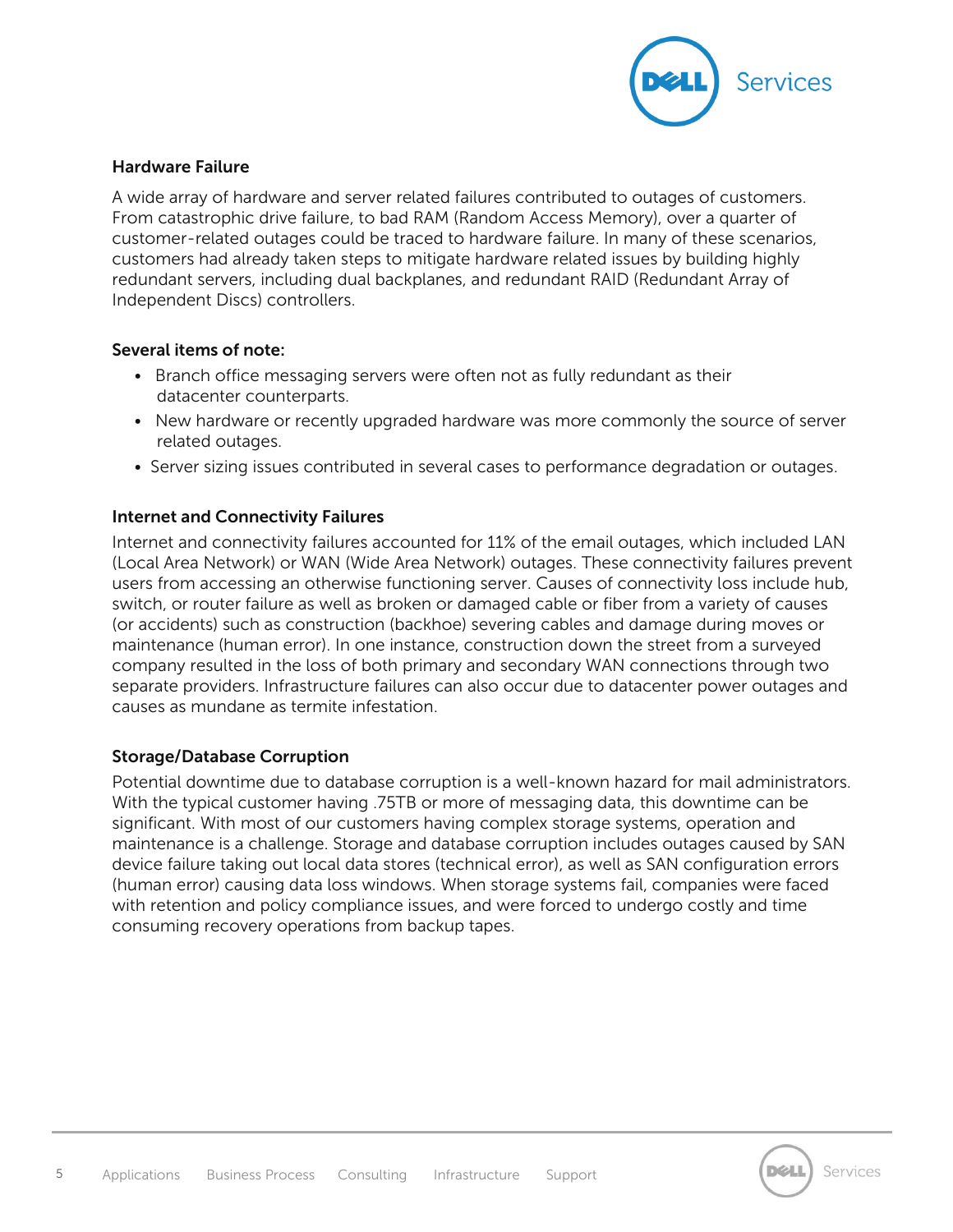

### **Common Solutions for Email Availability**

The majority of these email outage causes are troubling because they are the most difficult to prevent. Unfortunately the most commonly used solutions to prevent email outages are expensive, complex, and still fail to provide adequate and reliable protection for email. In addition to using backup tape, three of the most common approaches used to avoid downtime are clustering, replication, or by using log shipping. However, each of these solutions only protects your email environment from a fraction of the complete range of causes that can bring down your email system. In addition, these failures typically result in long outages; in fact 78% of email outages last more than four hours.



#### **Figure 3. Clustering, replication, log shipping, and Exchange 2007 do not provide adequate Protection for email**

## **Email Outage Causation – Planned Outages**

Survey results showed that planned events account for 24% of email outages in any given 12 month time period. On average, the planned outages last for 35.8 hours. A number of reasons can be sited for planned outages including email platform upgrade or migration, datacenter or office move, planned power outage, system maintenance, required patch management and disaster recovery testing. For example, maintenance windows are necessary to keep servers appropriately tuned or patched. In several instances, customers needed to bring servers down for prolonged maintenance tasks (such as an integrity check on a Microsoft Exchange database), to replace hardware components, to address performance problems, or to preempt impending outages. In some cases theses outages were planned well in advance, in others, they were quickly executed to address problems and potential risks.

# **Conclusions: despite heavy investment, email still fails**

Every day, more and more companies are concluding that email is a mission-critical application worthy of inclusion in a business continuity plan. Generally speaking, organizations' email business continuity and disaster recovery plans fall into two camps: tape backup or replication and mirroring solutions. While tape backup is the most inexpensive way to back up data, tape backup does not provide email continuity – only recovery after a lengthy outage with the potential for lost data.

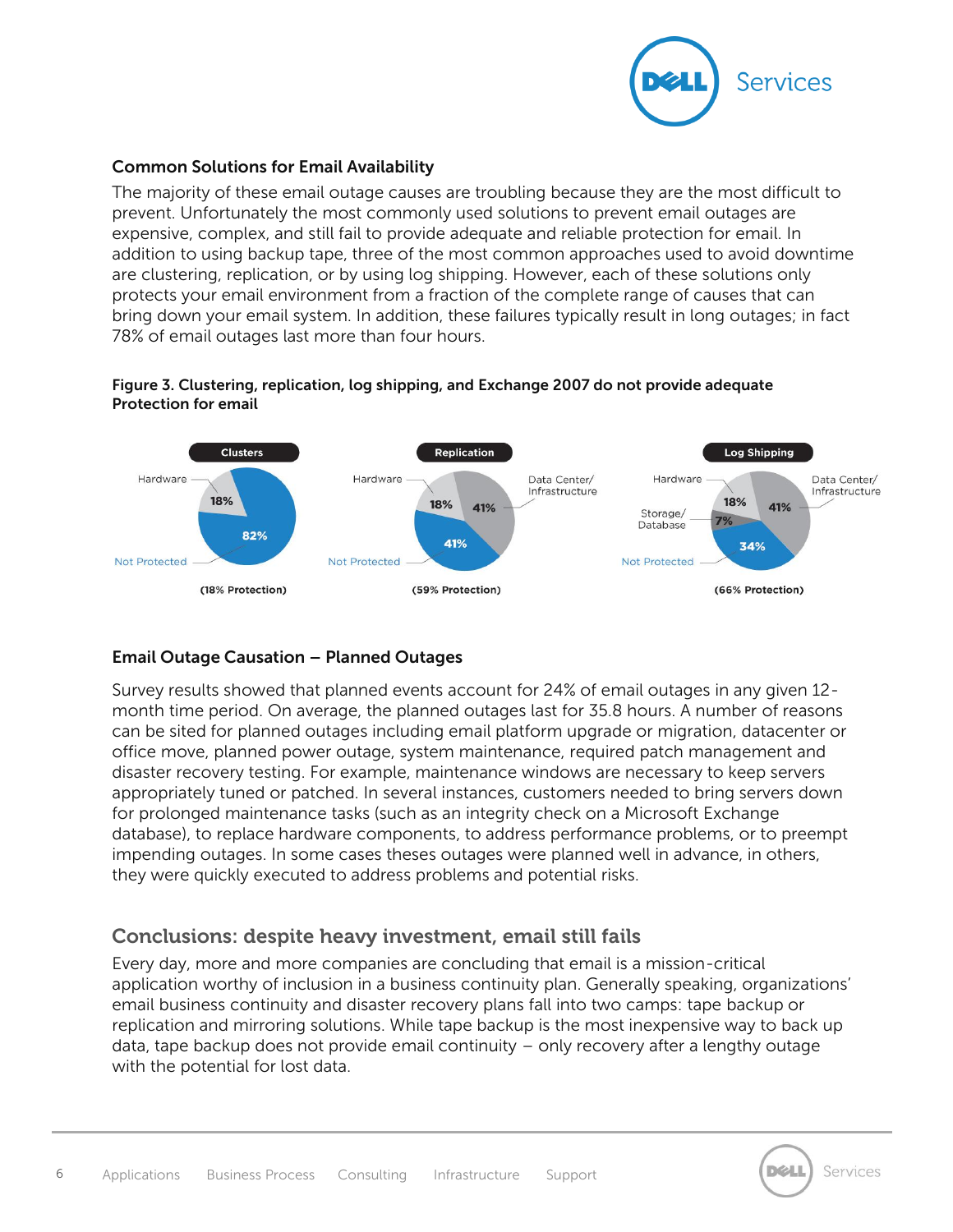

While traditional replication and mirroring solutions have their place in disaster recovery and business continuity planning, trying to use such solutions for email continuity can prove futile – there is a host of common scenarios for which replication fails to provide high availability.

#### **High Availability Email: Key Points of Failure**

Based on the research data collected, there are numerous points of failure with tape backup and traditional replication and mirroring solutions.

#### **1. Failure Point: Replicated Database Corruption**

When a corruption occurs in a database store, it can cause a main server to go offline. In most cases, replication software, which transfers data byte-by-byte, will copy the corrupted data to the backup server. In this case, the backup server will be corrupted as well. Typically, corruptions are a slow process of degradation and may require administrators to restore many backup tapes until a tape is found before the corruption.

## **2. Failure Point: Single Platform Dependency**

While most organizations depend on backup email systems, the secondary systems are usually on the same email platform as the primary system. For example, companies that use Exchange Server may have a primary and backup email server running the same version of Microsoft Exchange. This dependency on a single platform creates a point-of-failure where a virus, worm, or bug incapacitate both the primary and backup system simultaneously.

#### **3. Failure Point: SAN Complexity**

The very nature of tape backup is just that: 'backup'. An organization uses tape backup generally to backup data – files, databases, applications, etc., which are used/created regularly by the employees of the organization. Tape backup is by far one of the most inexpensive and least complex ways to backup an organization's data. Where tape backup fails as an email continuity and recovery solution, is the fact that it takes anywhere from hours to days to recover a company's data from tape. In the event of a disaster, whether natural, man-made or technological, keeping the lines of communication up and running is critical to recovery. If used as an email backup option, tape backup is too slow to meet reasonable recovery goals.

# **How Dell Email Management Services (EMS)TM provides email continuity**

Hundreds of Chief Information Officers depend on Dell EMS Email Continuity to ensure that email and BlackBerry® services are always available. EMS Email Continuity provides access to a fully integrated standby email system when your primary Microsoft Exchange or Lotus Notes® system fails. EMS is immune to database corruption and Windows viruses, has predictable monthly costs, and can be installed in day.



Services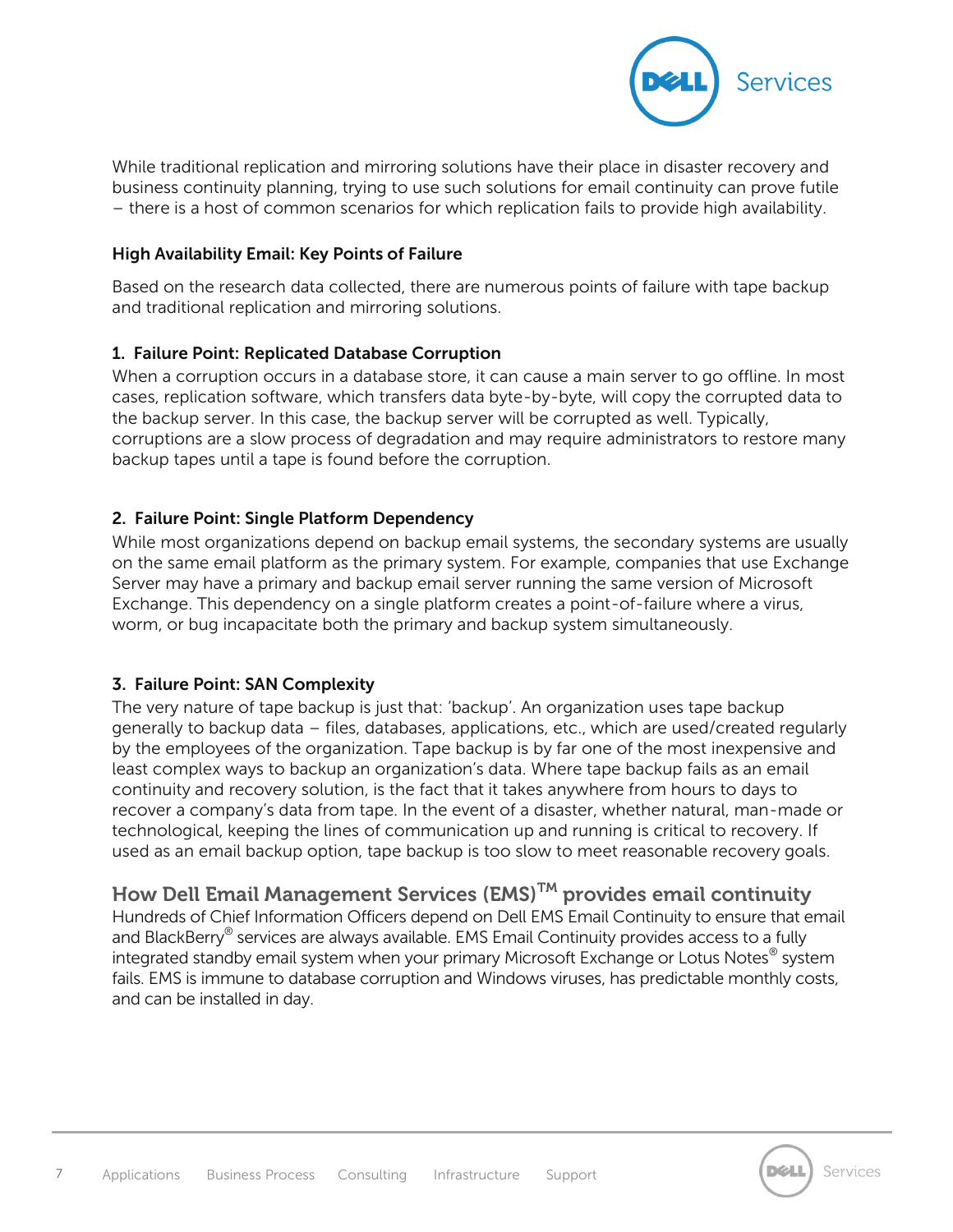

# **EMS Email Continuity for Microsoft Exchange**

EMS makes Exchange Server outages & maintenance virtually invisible to users

Whenever you have a planned or unplanned outage, EMS kicks in and allows users to continue to send and receive email through Outlook®, a web browser, or via a BlackBerry wireless device virtually without interruption or any change in user behavior. Unlike high availability solutions built upon clusters, replication, log shipping or storage area networks, EMS is not vulnerable to database corruption, Active Directory corruption, configuration errors, Windows® viruses, or Windows malware. As an on-demand service built upon Linux®, EMS is able to offer full interoperability with Microsoft Exchange Server while helping to eliminate all of the dependencies on your primary infrastructure, staff, technology, and mail environment. At a fraction of the cost of on-premise alternatives, EMS is one of the only solutions to effectively eliminate email downtime.

# **EMS Email Continuity for Exchange Server includes the following features:**

- **Effectively Eliminate Email Downtime** Can be activated in minutes to provide any employee with email & BlackBerry® access during an email outage. EMS helps ensure that email never bounces and that email system outages are never evident to the outside world.
- **Help Eliminate Data Loss** The data loss windows of tape, replication, log shipping and vaulting are eliminated by restoring lost messages with all forensic information (including time/date stamps, BCC recipients, and read/unread status) back to Exchange after a primary system outage.
- **Outlook Integration Makes It Easy To Use** Users continue to have access to critical email functionality through Outlook, a web browser, and BlackBerry wireless devices during Exchange outages.
- **Emergency Access to Historical Email** EMS includes the ability to intelligently synchronize historical email to your standby email system based on your organization's needs. For example, you can provide executives with a full email history, managers with the last five days of email, and other employees with no email history at all in their EMS inbox.
- **Continuity at a Low Cost** EMS allows administrators to control costs by providing granular control over the amount of email history stored in the back-up system for each user.
- **Exceptional Security**  EMS has been designed with many layers of security to help satisfy the most stringent regulated businesses and the largest enterprises.
- **Archive Compliance** EMS is compliant with 3rd-party archiving systems and corporate email retention policies.
- **High Availability for BlackBerry** During an outage, employees using BlackBerry wireless devices may continue to send and receive messages, even while their Exchange server is completely unavailable.